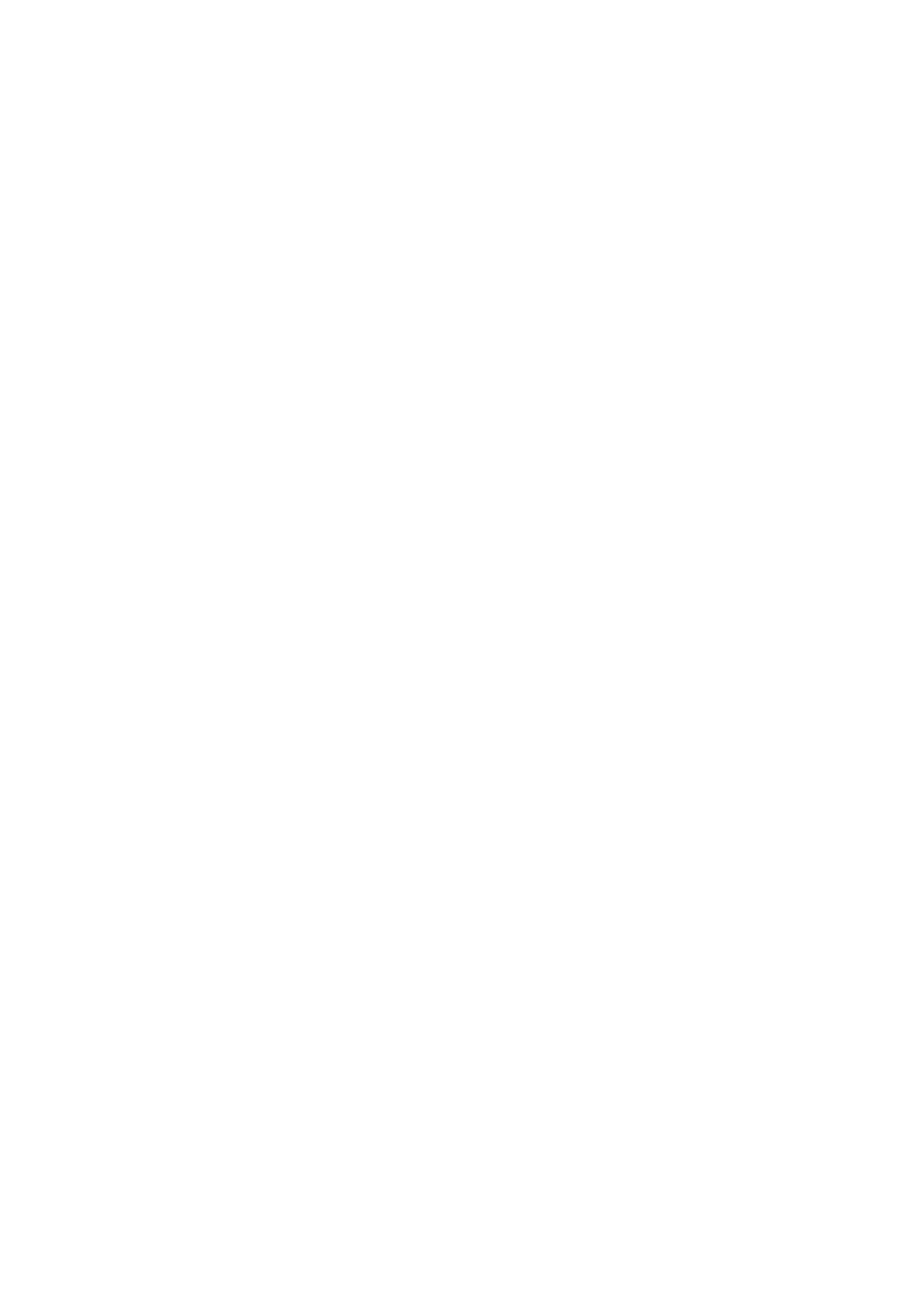# **NIKKI' S BEAUTY ROOM**

# **MANICURE | PEDICURE | WAXING FACE & BODY TREATMENTS**



## FOR MORE INFORMATION OR TO BOOK YOUR TREATMENT CALL NIKKI 07773 313334

### **M O N D A Y , W E D N E S D A Y & F R I D A Y**

**3 1 B L U E G A T E , G O D M A N C H E S T E R P E 2 9 2 E Z**

### **T H U R S D A Y**

**M E L I Ó R C L I N I C , 1 0 S T P E T E R S R O A D H U N T I N G D O N , C A M B R I D G E S H I R E P E 2 9 7 A A**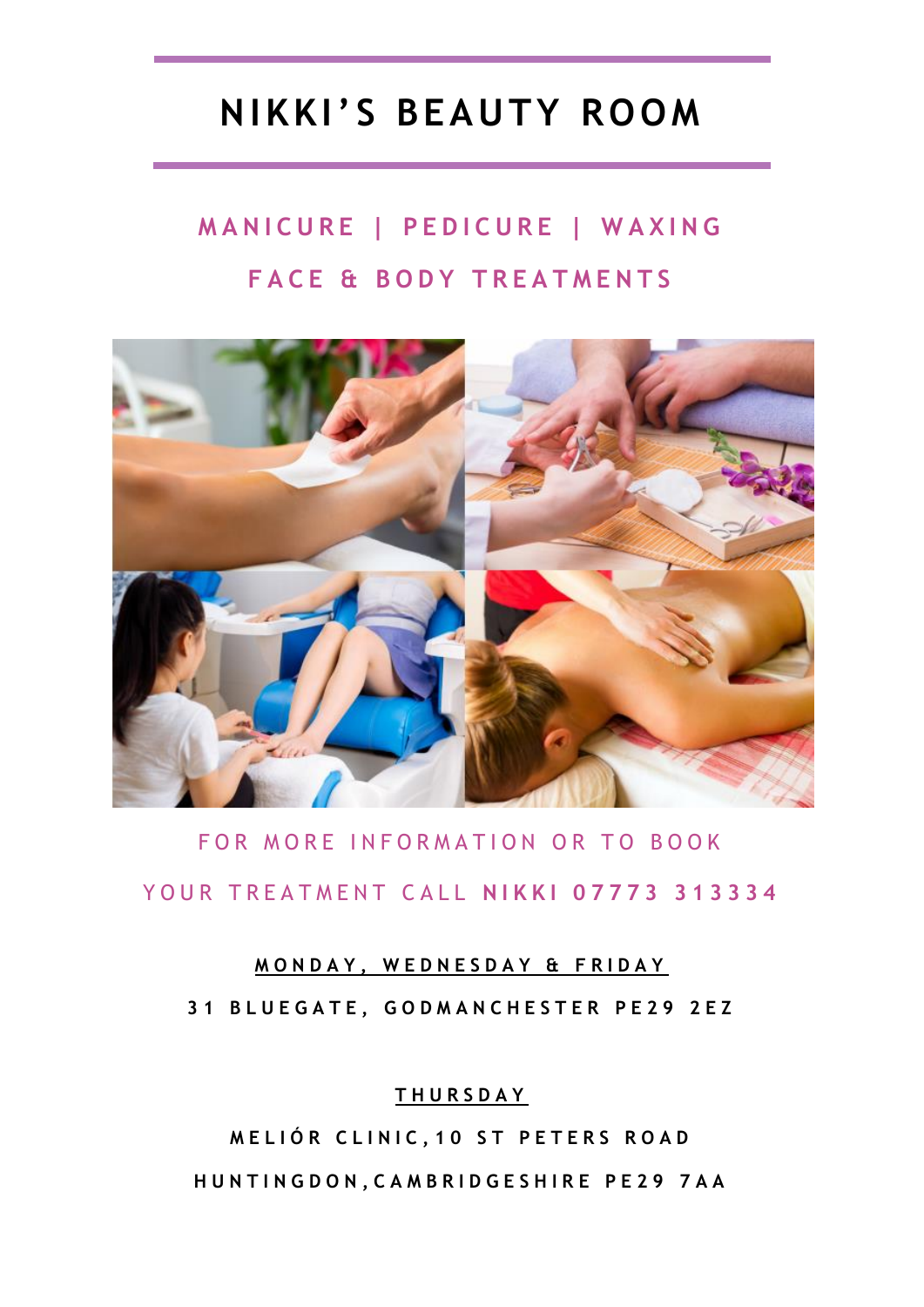### **N I K K I ' S B E A U T Y R O O M**

#### **M A N I C U R E S & P E D I C U R E S B O D Y T R E A T M E N T S**

| <b>Standard Manicure</b>                                                                                   | £25.00           |
|------------------------------------------------------------------------------------------------------------|------------------|
| <b>Standard Pedicure</b>                                                                                   | £30.00           |
| <b>French Manicure</b>                                                                                     | £28.00           |
| <b>French Pedicure</b>                                                                                     | £33.00           |
| <b>Shellac</b> long lasting power polish,<br>with zero drying time                                         |                  |
| - including manicure<br>- including pedicure                                                               | £30.00<br>£38.00 |
| <b>Shellac removal only</b>                                                                                | £10.00           |
| <b>Minx</b> long lasting, smudge free,<br>extending fashion to your fingers<br>& toes with amazing designs |                  |
| - including manicure<br>- including pedicure                                                               | £30.00<br>£35.00 |
| <b>Repaint</b>                                                                                             | £10.00           |
| <b>Callus Peel</b> softens and removes<br>hard callus heels leaving skin soft<br>& clean                   |                  |
| - Including full pedicure                                                                                  | £35.00           |

| <b>Body Massage</b> 60 mins                | £38.00 |
|--------------------------------------------|--------|
| <b>Back &amp; Shoulder Massage-30 mins</b> | £25.00 |
| Face, Neck & Scalp Massage-30 mins         | £20.00 |
| Aromatherapy Body Massage-60 mins          | £40.00 |

#### **W A X I N G**

| <b>Full Leg Wax</b> (including Bikini) | £30.00     |
|----------------------------------------|------------|
| <b>Full Leg Wax</b> (excluding Bikini) | £28.00     |
| <b>Thigh Wax</b>                       | £25.00     |
| <b>Half Leg Wax</b>                    | £20.00     |
| <b>Bikini Wax</b>                      | from £6.50 |
| <b>Underarm</b>                        | £4.00      |
| Arm                                    | £10.00     |
| Lip or Chin                            | £3.00      |
| Lip & Chin                             | £5.00      |

#### **E A R P I E R C I N G**

**Ear Piercing** including earrings & aftercare solution £15.00

#### **E L E O L Y S I S**

|         |        | A safe and permanent answer to your unwanted hair<br>growth using a new needle every time. |        |
|---------|--------|--------------------------------------------------------------------------------------------|--------|
| 5 mins  | £5.50  | 10 mins                                                                                    | £8.00  |
| 15 mins | £10.00 | 20 mins                                                                                    | £12.00 |

### **BOOK YOUR TREATMENT NOW C A L L 0 7 7 7 3 3 1 3 3 3 4**